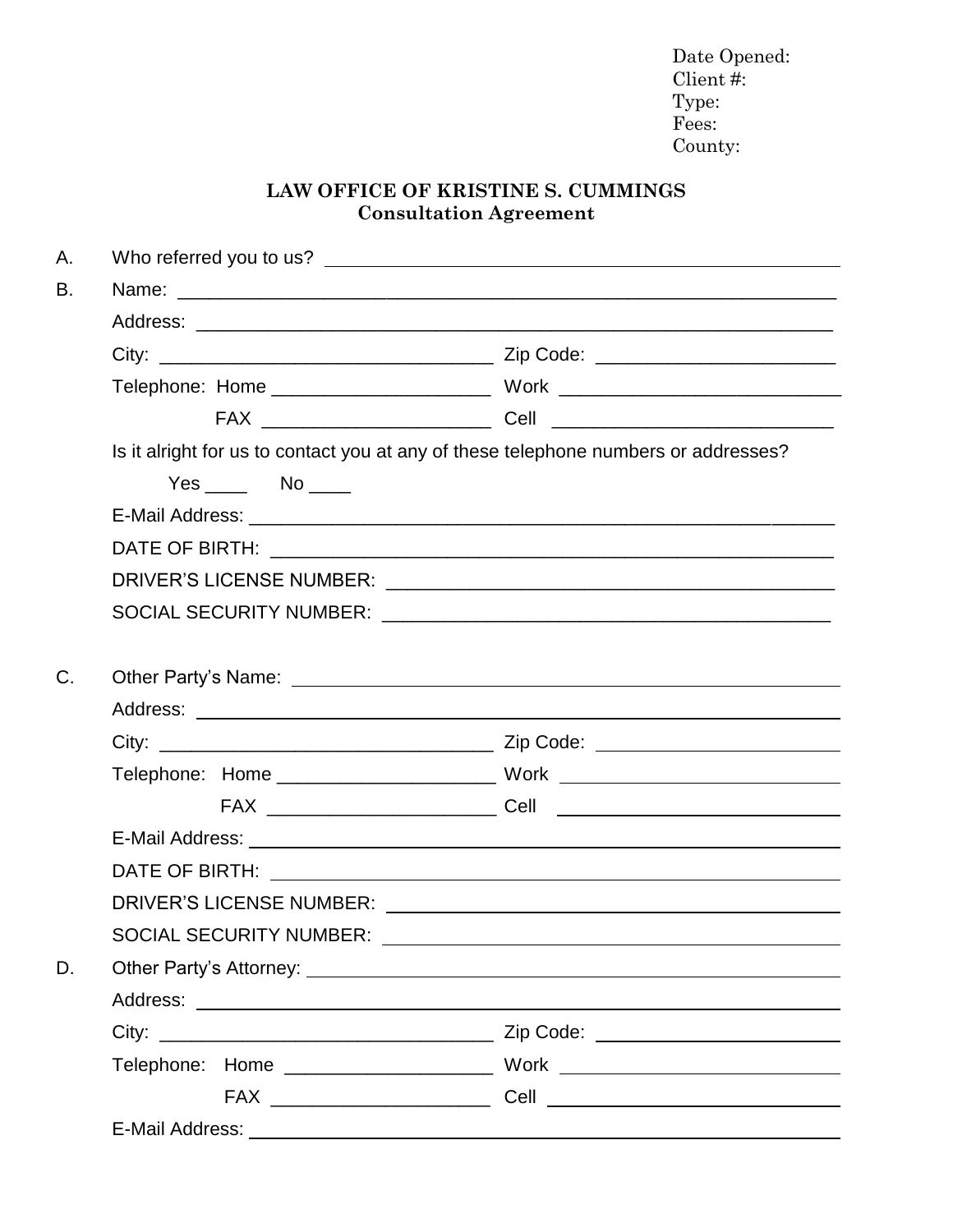| Have you been a resident of California for the last six months and a resident of<br>____________________County for the last three months? __________________________<br>If not, please state your place of residence for the last six months: |  |  |  |
|-----------------------------------------------------------------------------------------------------------------------------------------------------------------------------------------------------------------------------------------------|--|--|--|
|                                                                                                                                                                                                                                               |  |  |  |
| Child(ren)'s Name(s) & Birthdate(s):                                                                                                                                                                                                          |  |  |  |
|                                                                                                                                                                                                                                               |  |  |  |
| Has any of the children lived outside the state of California during the last (5) years?                                                                                                                                                      |  |  |  |
| Complete address(es) of children for the past five years:                                                                                                                                                                                     |  |  |  |
|                                                                                                                                                                                                                                               |  |  |  |
|                                                                                                                                                                                                                                               |  |  |  |
|                                                                                                                                                                                                                                               |  |  |  |
| Name(s) of person with whom child(ren) lived: __________________________________                                                                                                                                                              |  |  |  |
|                                                                                                                                                                                                                                               |  |  |  |
|                                                                                                                                                                                                                                               |  |  |  |
|                                                                                                                                                                                                                                               |  |  |  |
| Name(s) of person with whom child(ren) lived: __________________________________                                                                                                                                                              |  |  |  |
|                                                                                                                                                                                                                                               |  |  |  |
|                                                                                                                                                                                                                                               |  |  |  |
|                                                                                                                                                                                                                                               |  |  |  |
|                                                                                                                                                                                                                                               |  |  |  |
| Name(s) of person with whom child(ren) lived: __________________________________<br>*Attach continuation page if necessary.                                                                                                                   |  |  |  |
| List the city and state of birth for each child:                                                                                                                                                                                              |  |  |  |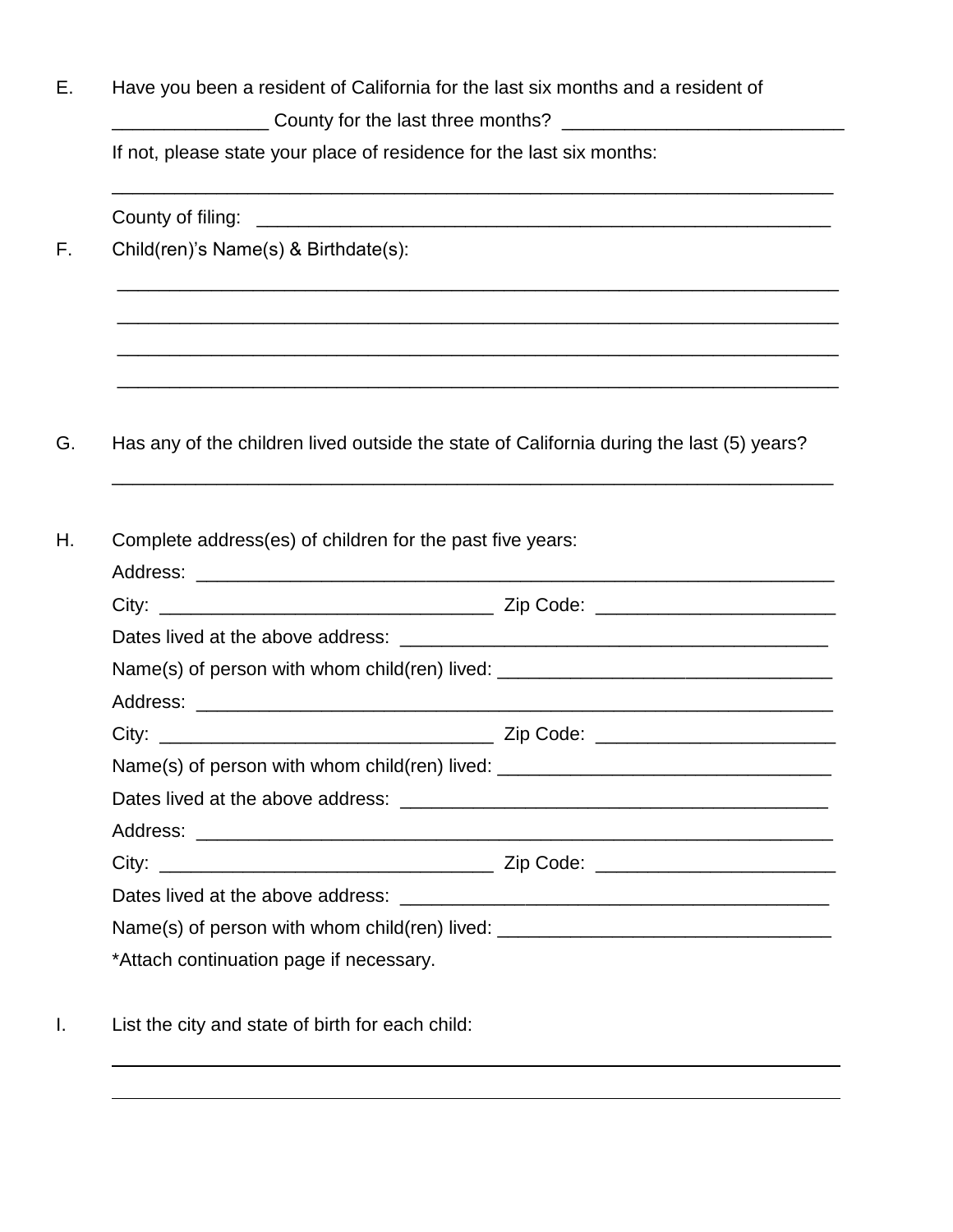J. Have the children lived with any person other than you and/or your spouse?

|    | (Yes or No)                                                                       | (Name of person with whom children lived and dates) |  |
|----|-----------------------------------------------------------------------------------|-----------------------------------------------------|--|
| Κ. | Are there any other pending custody proceedings concerning the children? ________ |                                                     |  |
|    |                                                                                   |                                                     |  |
|    |                                                                                   |                                                     |  |
|    |                                                                                   |                                                     |  |
|    |                                                                                   |                                                     |  |
| М. |                                                                                   |                                                     |  |
|    |                                                                                   |                                                     |  |
|    |                                                                                   |                                                     |  |
|    |                                                                                   |                                                     |  |
| N. | For Dissolution of Marriage and Legal Separations:                                |                                                     |  |
|    |                                                                                   |                                                     |  |
|    |                                                                                   |                                                     |  |
|    |                                                                                   |                                                     |  |
|    | Wife's former name to be restored:                                                |                                                     |  |

## O. **Terms of Consultation:**

1. I ("Client") agree to pay for the time spent with Kristine S. Cummings ("Attorney") for this consultation at Attorney's hourly rate regarding Client's family law matter. The time will be charged from the start of the meeting with Attorney to the conclusion of the meeting. Time is billed in 6-minute increments. Attorney charges \$400 per hour. Fees are due and payable at the conclusion of the consultation and are non-refundable. Attorney charges for reviewing documents prior to the consultation if requested to do so by Client.

2. Client understands and agrees that Attorney will not perform any further services on behalf of Client after today's consultation, unless Client and Attorney enter into a written agreement to provide such services. For example, Attorney will not appear in court, file any papers in court, meet any deadlines, or provide any other services on behalf of Client unless there is a separate written agreement between Client and Attorney to provide such services.